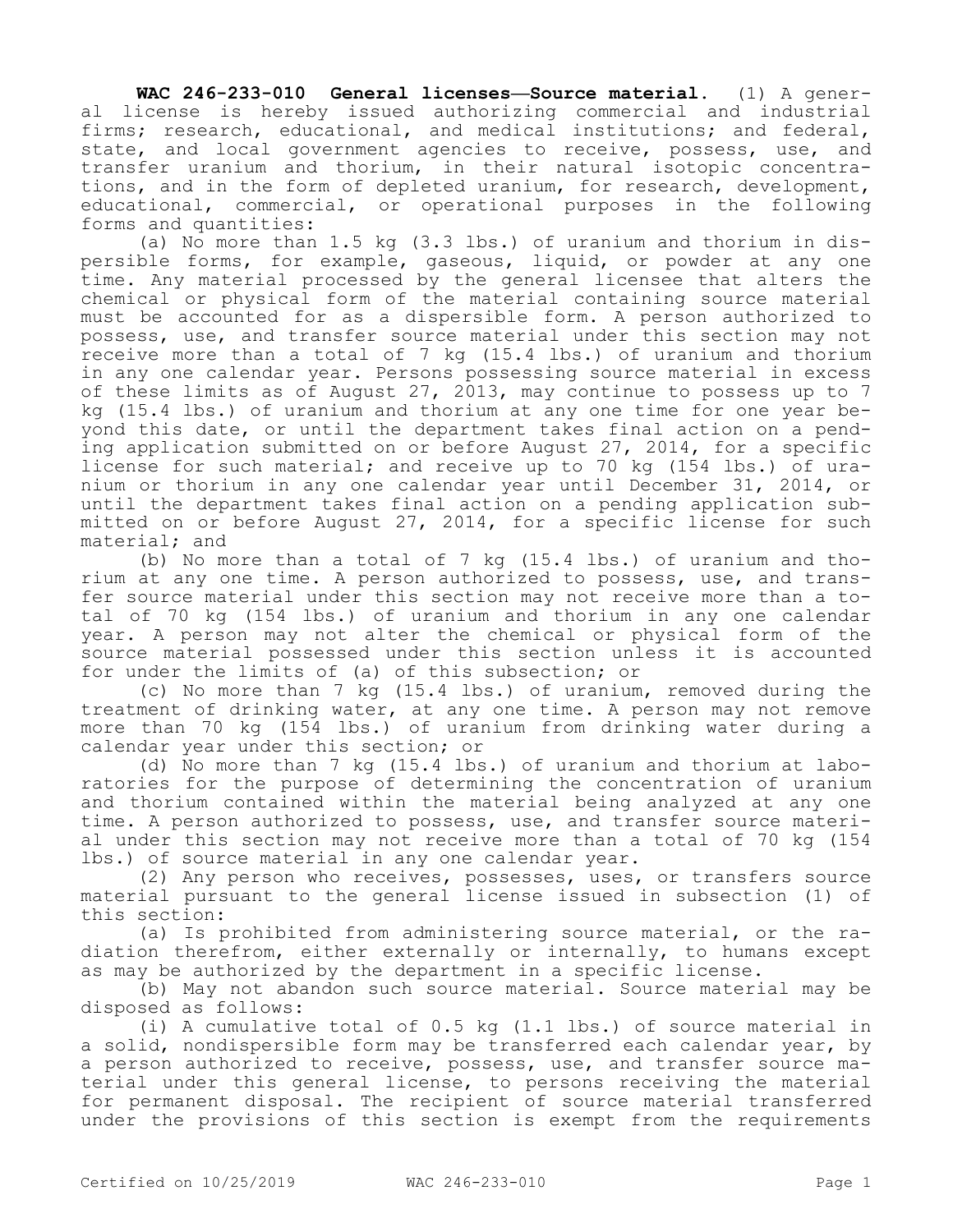to obtain a license under this chapter to the extent the source material is permanently disposed. This provision does not apply to any person who is in possession of source material under a specific license issued under chapter 246-235 WAC; or

(ii) In accordance with WAC 246-221-170.

(c) Is subject to the provisions of chapters 246-221, 246-232, 246-233, and 246-235 WAC.

(d) Shall respond to written requests from the department to provide information relating to the general license within thirty calendar days of the date of the request, or other time period specified in the request. If the person cannot provide the requested information within the allotted time, the person shall, within that same time period, request a longer period to supply the information by providing the director, office of radiation protection, using an appropriate method of communication, a written justification for the request;

(e) May not export such source material except in accordance with 10 C.F.R. 110.

(3) Any person who receives, possesses, uses, or transfers source material in accordance with subsection (1) of this section shall conduct activities so as to minimize contamination of the facility and the environment. When activities involving such source material are permanently ceased at any site, if evidence of significant contamination is identified, the general licensee shall notify the director, office of radiation protection, by an appropriate method of communication about such contamination, and may consult with the department regarding the appropriateness of sampling and restoration activities to ensure that any contamination or residual source material remaining at the site where source material was used under the general license is not likely to result in exposures that exceed the limits in WAC 246-246-020.

(4) Any person who receives, possesses, uses, or transfers source material in accordance with the general license granted in subsection (1) of this section is exempt from the provisions of chapters 246-221 and 246-222 WAC to the extent that such receipt, possession, use, and transfer are within the terms of this general license, except that such person shall comply with the provisions of WAC 246-246-020 and 246-221-170 to the extent necessary to meet the provisions of this section. However, this exemption does not apply to any person who also holds a specific license issued under chapter 246-235 WAC.

(5) No person may initially transfer or distribute source material to persons generally licensed under subsection (1)(a) or (b) of this section, or equivalent regulations of an agreement state or NRC, unless authorized by a specific license issued in accordance with chapter 246-235 WAC or equivalent provisions of an agreement state or NRC. This prohibition does not apply to analytical laboratories returning processed samples to the client who initially provided the sample. Initial distribution of source material to persons generally licensed by subsection (1) of this section before August 27, 2013, without specific authorization may continue for one year beyond this date. Distribution may also be continued until the department takes final action on a pending application for license or license amendment to specifically authorize distribution submitted on or before August 27, 2014.

(6) A general license is hereby issued authorizing the receipt of title to source material without regard to quantity. This general license does not authorize any person to receive, possess, use, or transfer source material.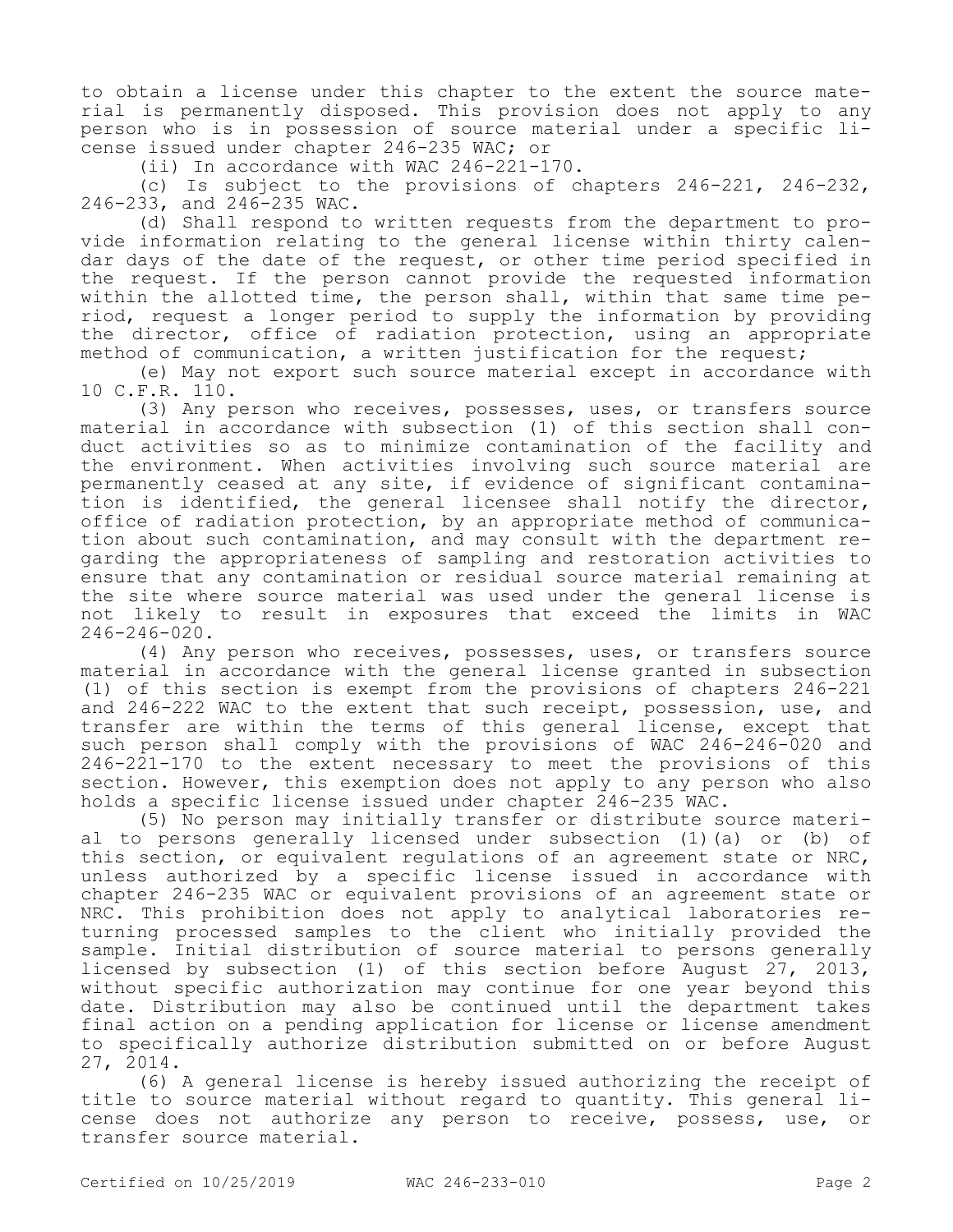(7) Depleted uranium in industrial products and devices.

(a) A general license is hereby issued to receive, acquire, possess, use, or transfer, in accordance with the provisions of (b),  $(c)$ , (d), and (e) of this subsection, depleted uranium contained in industrial products or devices for the purpose of providing a concentrated mass in a small volume of the product or device.

(b) The general license in (a) of this subsection applies only to industrial products or devices which have been manufactured either in accordance with a specific license issued to the manufacturer of the products or devices pursuant to WAC 246-235-091 or in accordance with a specific license issued to the manufacturer by the department, NRC, or an agreement state which authorizes manufacture of the products or devices for distribution to persons generally licensed by the NRC or an agreement state.

(c)(i) Persons who receive, acquire, possess, or use depleted uranium pursuant to the general license established by (a) of this subsection shall file department form RHF-20 "Registration certificate - Use of depleted uranium under general license," with the department. The form shall be submitted within thirty days after the first receipt or acquisition of such depleted uranium. The registrant shall furnish on department form RHF-20 the following information and such other information as may be required by that form:

(A) Name and address of the registrant;

(B) A statement that the registrant has developed and will maintain procedures designed to establish physical control over the depleted uranium described in (a) of this subsection and designed to prevent transfer of such depleted uranium in any form, including metal scrap, to persons not authorized to receive the depleted uranium; and

(C) Name and title, address, and telephone number of the individual duly authorized to act for and on behalf of the registrant in supervising the procedures identified in (c)(i)(B) of this subsection.

(ii) The registrant possessing or using depleted uranium under the general license established by (a) of this subsection shall report in writing to the department any changes in information previously furnished on the "Registration certificate - Use of depleted uranium under general license." The report shall be submitted within thirty days after the effective date of such change.

(d) A person who receives, acquires, possesses, or uses depleted uranium pursuant to the general license established by (a) of this subsection:

(i) Shall not introduce such depleted uranium, in any form, into a chemical, physical, or metallurgical treatment or process, except a treatment or process for repair or restoration of any plating or other covering of the depleted uranium.

(ii) Shall not abandon such depleted uranium.

(iii) Shall transfer or dispose of such depleted uranium only by transfer in accordance with the provision of chapter 246-232 WAC. In the case where the transferee receives the depleted uranium pursuant to the general license established by (a) of this subsection the transferor shall furnish the transferee a copy of this regulation and a copy of department form RHF-20.

In the case where the transferee receives the depleted uranium pursuant to a general license contained in the NRC's or agreement state's regulation equivalent to (a) of this subsection the transferor shall furnish the transferee a copy of this regulation and a copy of department form RHF-20 accompanied by a note explaining that use of